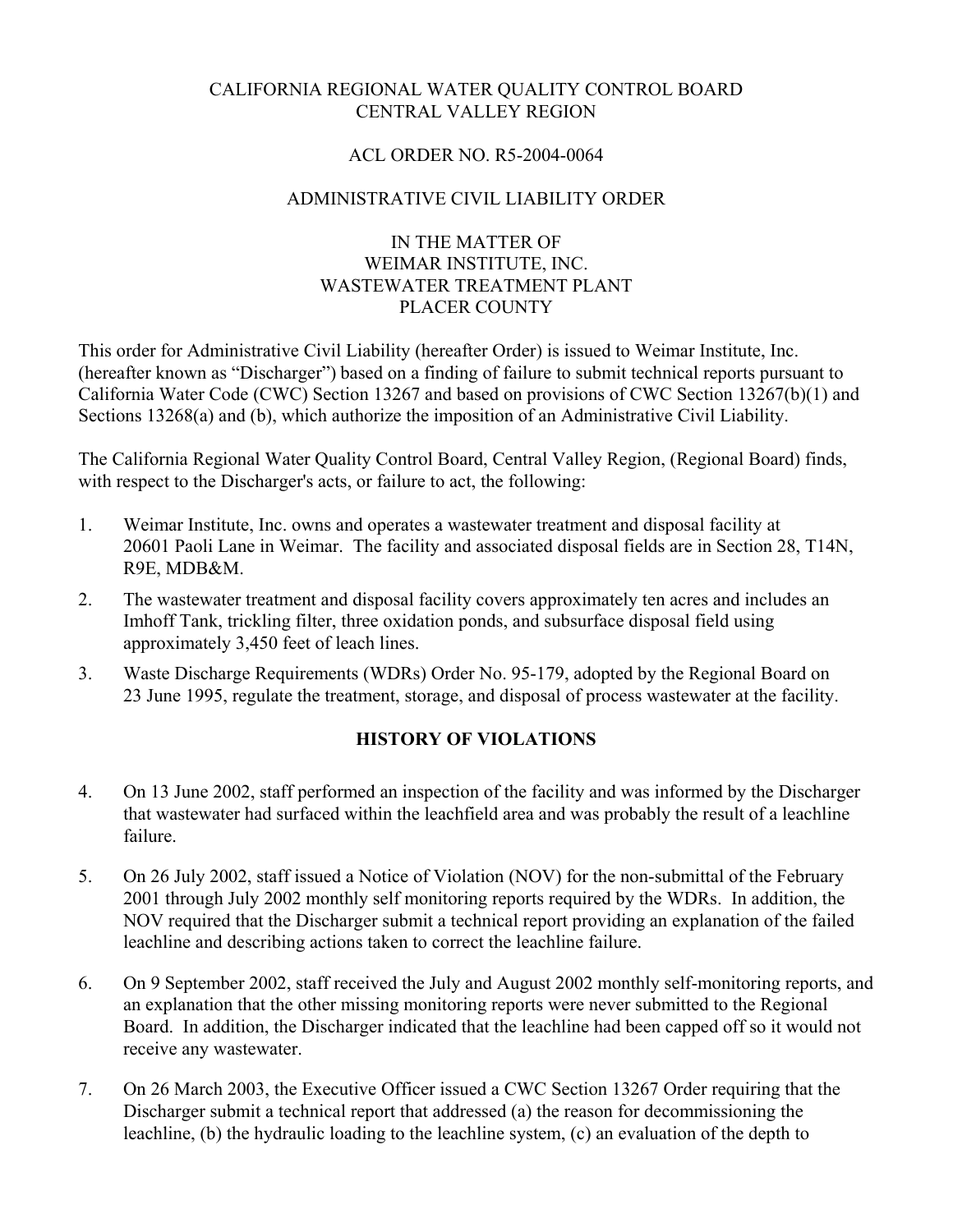groundwater, (d) a water balance for the entire treatment, storage, and disposal system, (e) measures taken to prevent future leachline failures, (f) operation and maintenance procedures, and (g) an evaluation of the wastewater treatment system. This report was due by 15 June 2003.

- 8. On 2 June 2003, Weimar Institute submitted a letter requesting an extension for the submittal of the technical report to a time when its financial situation was more favorable.
- 9. During a site inspection conducted on 15 July 2003, staff observed abundant vegetation on the surface of the ponds, and the Discharger indicated that the sludge in pond No. 1 had been removed and buried on-site. In addition, staff's review of the October 2002 to March 2003 monthly monitoring reports found that the average influent flow rate ranged from 10,788 to 74,700 gpd, which greatly exceeded the average flow of 12,800 gpd as stated in the WDRs.
- 10. On 30 July 2003, staff issued a NOV to the Discharger for violating (a) Sludge Disposal Specification No. C.1 due to the burial of sludge on-site and (b) Discharge Specification No. B.5 for the abundant vegetation observed on the surface of the ponds. In addition, the NOV was issued for the non-submittal of monthly self-monitoring reports as of March 2003. The NOV required the Discharger to provide an explanation of the missing monitoring reports, submit future monitoring reports in compliance with the WDRs, submit a Sludge Management Plan, and submit a report that documenting the removal of vegetation within the ponds.
- 11. Due to the material change in the volume of wastewater generated at the facility, on 30 July 2003, staff requested that the Discharger submit a Report of Waste Discharge (RWD). The RWD was to include a technical report prepared by a California Registered Engineer and was to be submitted by 1 October 2003.
- 12. On 10 September 2003, the Discharger submitted a Sludge Management Plan describing how sludge will be removed from ponds, dried, and transported to a landfill for appropriate disposal. In addition, the Discharger submitted the missing monthly self-monitoring reports for the months of March 2003 to August 2003.
- 13. On 3 October 2003, the Discharger submitted a request for extension for the technical report required by the 26 March 2003 CWC Section 13267 Order. The technical report was due by 15 June 2003; the Discharger requested an extension to 15 January 2004. The report was subsequently received on 15 December 2003, and verified that the facility's flows are well in excess of those permitted by the WDRs.
- 14. On 16 December 2003, the Discharger notified staff that it had discovered a wastewater spill the prior day. The spill was estimated at approximately 65,000 gallons of raw sewage, and was the result of a blockage which caused sewage to flow out of a previously-unknown hole in the main collection system pipe. The Discharger indicated that an unknown portion of wastewater entered Coyote Creek.
- 15. During an inspection conducted on 18 December 2003, staff noted that the pipeline had been repaired. The Discharger had undertaken some efforts to clean up the wastewater spill; however,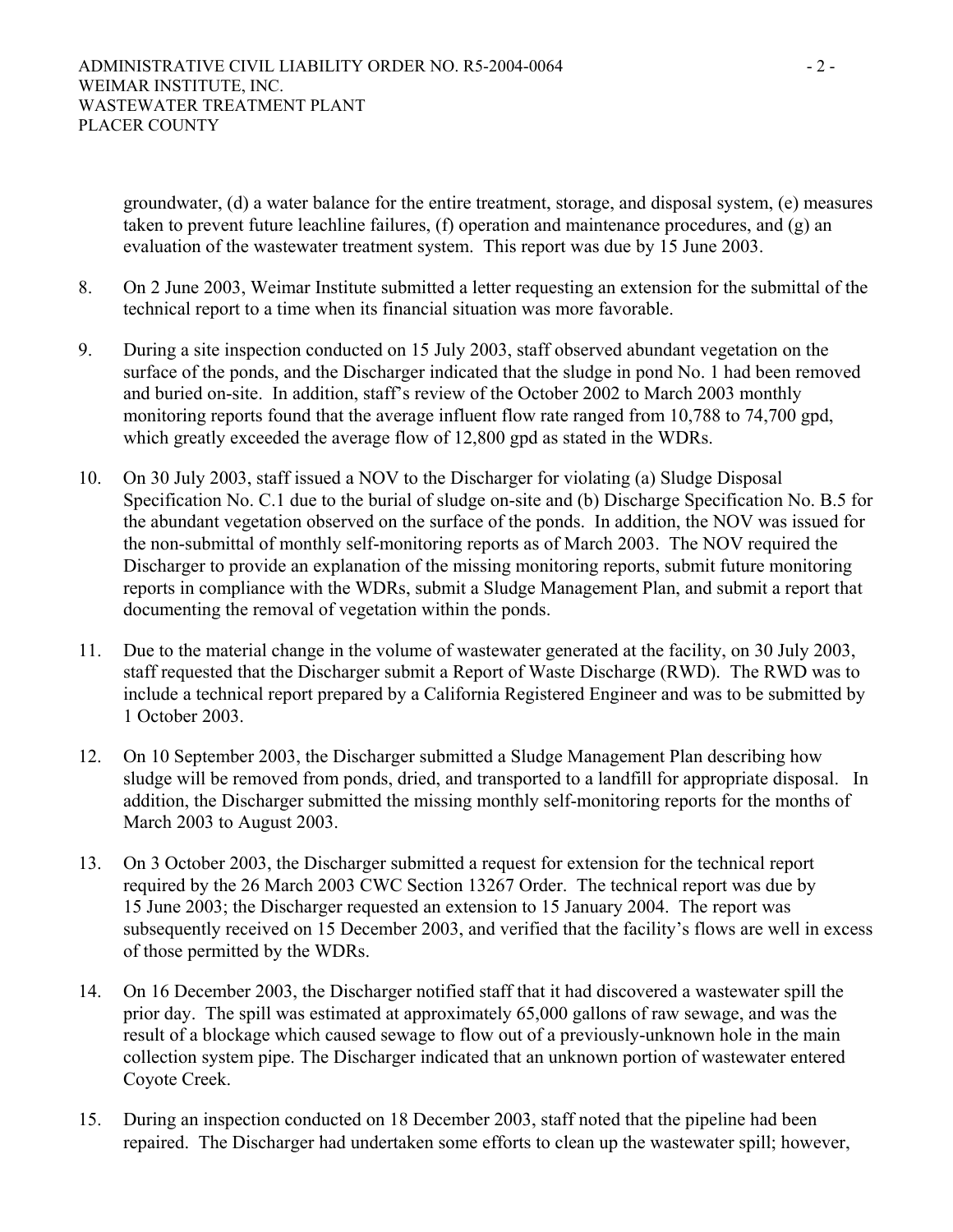due to equipment problems, the cleanup had not yet been completed. Staff determined that significantly more than 65,000 gallons may have been lost, as the Discharger only inspects its treatment plant once per week. Staff discussed with the Discharger the need to inspect on a more frequent basis or to install remote sensors. Finally, the Discharger indicated that it had not yet signed a contract with an engineering firm to complete the RWD.

- 16. On 22 December 2003, the Executive Officer issued a CWC Section 13267 Order requiring that the RWD be submitted by 31 January 2004.
- 17. On 28 January 2004, staff issued a NOV for the raw sewage spill and required the Discharger to implement its proposed remediation, namely, to conduct daily inspections of the sewer system. The NOV also reminded the Discharger that the RWD was to be submitted by 31 January 2004.
- 18. The October 2002 through January 2004 monthly self-monitoring reports show that the Discharger has exceeded the average flow rate of 12,800 gpd as described in the WDRs. The December 2003 engineer's report states that flows range from 16,600 gpd in the dry season to 34,800 gpd in the wet season. The Discharger has not shown that the existing storage ponds and leachfields are large enough to accept this increased flow.
- 19. The Discharger has failed to submit the RWD as required by the 22 December 2003 CWC Section 13267 Order. This RWD is necessary due to the leachfield failure observed during the July 2003 site inspection, the December 2003 sewage spill, and the increase in influent wastewater flows. The RWD must evaluate whether improvements to the wastewater collection system are necessary to prevent future spills and must evaluate whether improvements to the entire wastewater system are necessary due to the increased flows.

# **REGULATORY CONSIDERATIONS**

- 20. By the acts and omissions cited above, the Discharger has violated Provisions of Section 13267 (b)(1) of the California Water Code, which reads, in part, as follows: "….the regional board may require that any person who has discharged, discharges, or is suspected of having discharged or discharging, or who proposes to discharge waste within its region, or any citizen or domiciliary, or political agency or entity of this state who has discharged, discharges, or is suspected of having discharged or discharging, or who proposes to discharge waste outside of its region that could affect the quality of waters within its region, shall furnish, under penalty of perjury, technical or monitoring program reports which the regional board requires…."
- 21. Water Code Section 13268 (a) states: "Any person failing or refusing to furnish technical or monitoring program reports as required by subdivision (b) of Section 13267, or failing or refusing to furnish a statement of compliance as required by subdivision (b) of Section 13399.2, or falsifying any information provided therein, is guilty of a misdemeanor and may be liable civilly in accordance with subdivision (b)."
- 22. Water Code Section 13268(b)(1) states: "Civil liability may be administratively imposed by a regional board in accordance with Article 2.5 (commencing with Section 13323) of Chapter 5 for a violation of subdivision (a) in an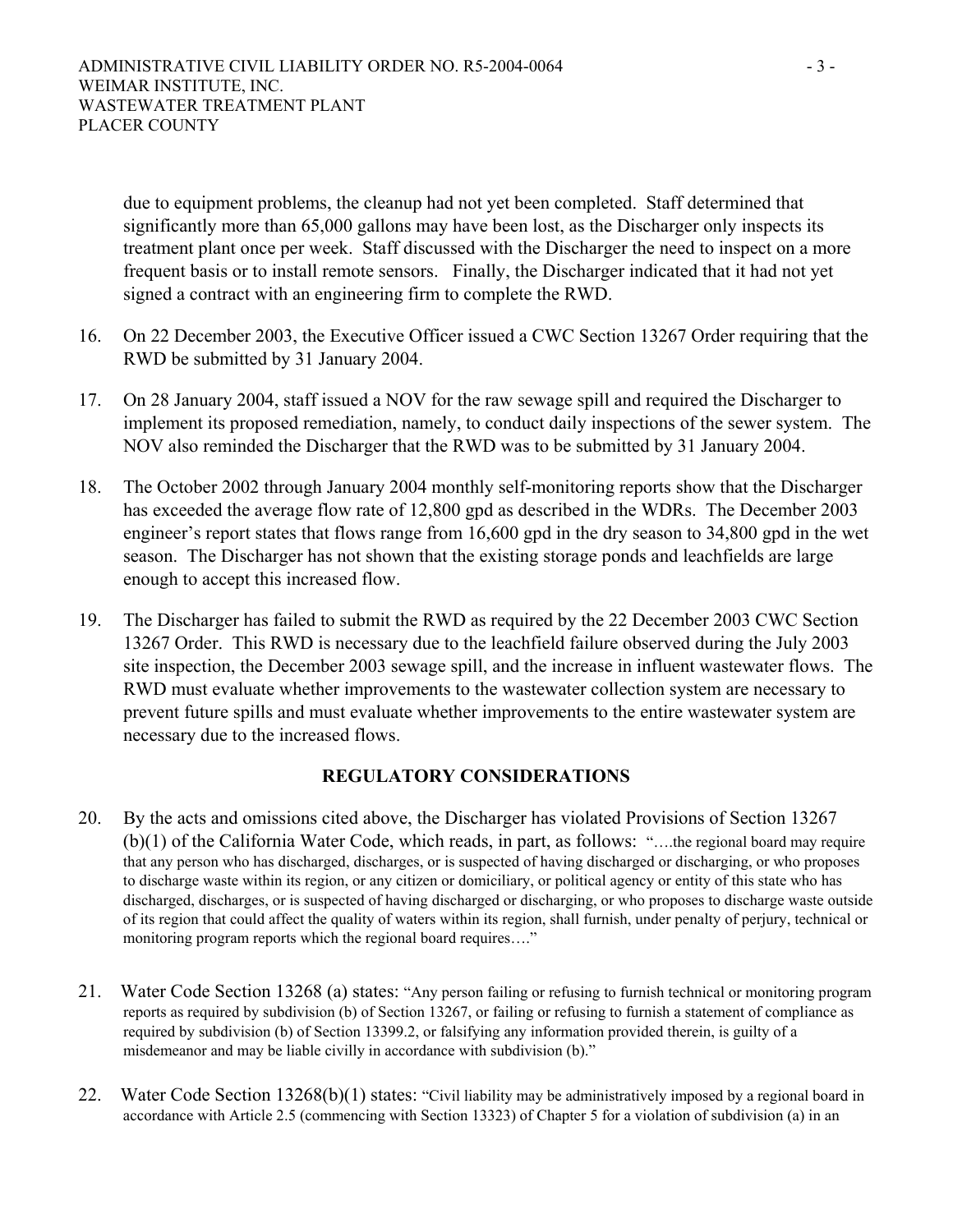amount which shall not exceed one thousand dollars (\$1,000) for each day in which the violation occurs."

- 23. Water Code Section 13327 states: "In determining the amount of civil liability, the regional board … shall take into consideration the nature, circumstance, extent, and gravity of the violation or violations, whether the discharge is susceptible to cleanup or abatement, the degree of toxicity of the discharge, and, with respect to the violator, the ability to pay, the effect on ability to continue in business, any voluntary cleanup efforts undertaken, any prior history of violations, the degree of culpability, economic benefit or savings, if any, resulting from the violation, and other matters as justice may require."
- 24. Water Code Section 13268(b)(1) authorizes Administrative Civil Liability not exceeding one thousand dollars (\$1,000) for each day of failure to submit technical reports as required by subdivision (b) of Section 13267. The Discharger has failed to submit the RWD that was due on 31 January 2004.
- 25. As of 4 June 2004, the RWD is 125 days late.
- 26. The maximum liability for the nonsubmittal of the RWD is one hundred and twenty five thousand dollars (\$125,000). No minimum liability is required to be imposed under Section 13268(b)(1).
- 27. The Regional Board determined, with respect to the factors in Finding No. 23, the following:

The nature of the violation is that the Discharger was required by a 30 July 2003 staff letter to submit a Report of Wase Discharge, but failed to do so. The Discharger subsequently received written and verbal warnings regarding the need to submit the RWD. When it was still not submitted, the Discharger was ordered, pursuant to CWC Section 13267, to submit the RWD by 31 January 2004. However, staff have still not received the RWD. The circumstances are such that the Discharger was aware of the necessity to provide the required RWD, but failed to do so.

The extent of the violation is that the Discharger was required, pursuant to CWC Section 13267, to submit a Report of Waste Discharge. As of 4 June 2004, the RWD will be a total of 125 days late.

The gravity of the violation is that failure to submit a complete RWD has prevented staff from determining whether the existing treatment, storage, and disposal system is capable of handling the increased wastewater flows. Lack of a RWD has prevented staff from updating the WDRs to require adequate inspections and monitoring of the wastewater system to prevent future raw sewage spills. Because of the increased flows, the Discharger is in violation of its WDRs and will remain in violation until it submits a RWD and staff prepare updated WDRs.

With respect to the Discharger, it has not been demonstrated that there is an inability to pay the liability and continue operating.

The Discharger is responsible for submittal of the RWD and is culpable for the violations cited. The Discharger received ample opportunity to submit the RWD and was informed by staff regarding the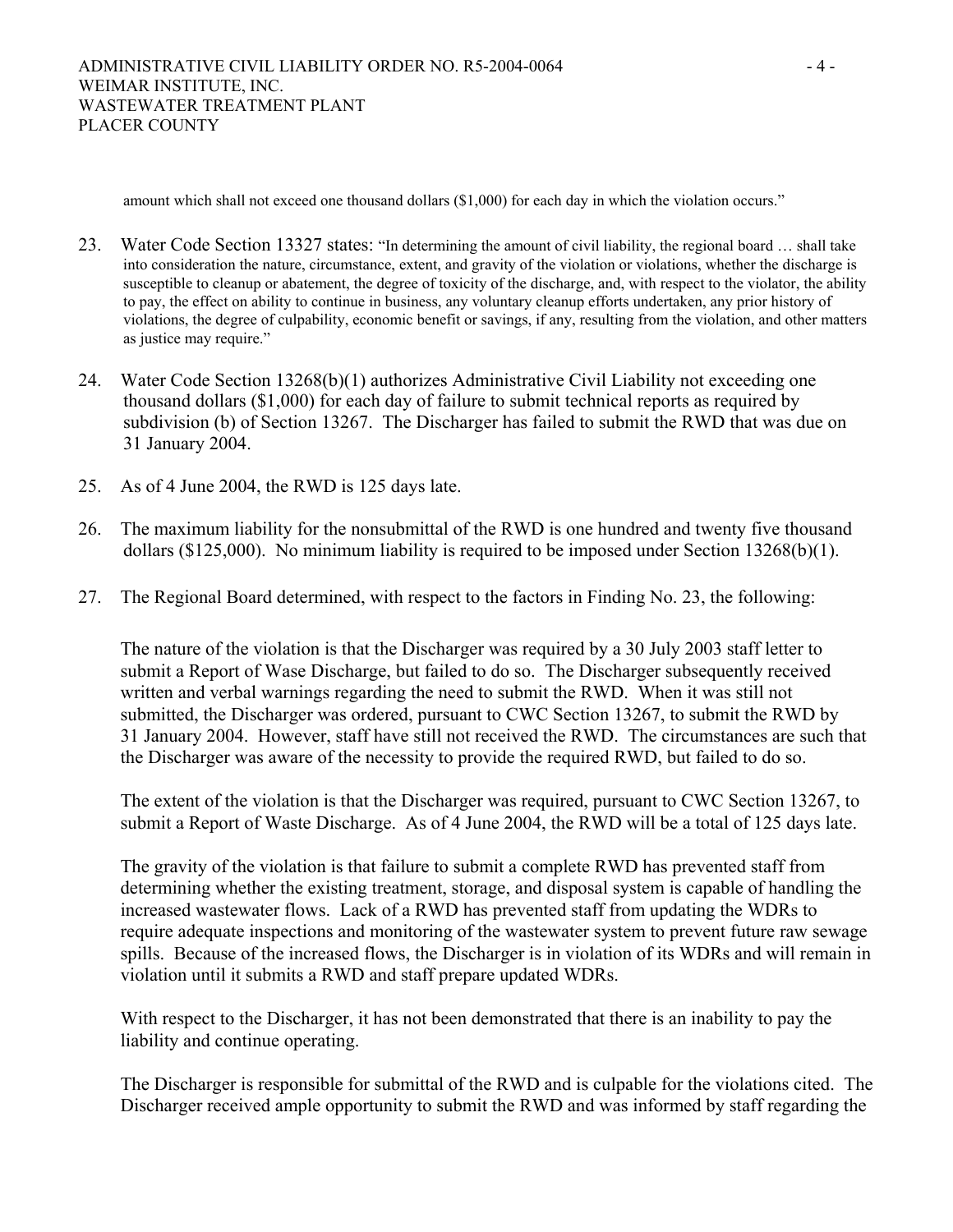seriousness of the matter and the potential that enforcement action could be taken, should noncompliance continue.

The Discharger received an unfair economic advantage, relative to other dischargers, by refusing to complete the RWD in a timely fashion. Staff estimates that the Discharger accrued at least \$1,000 in savings because of noncompliance.

Staff expended approximately 60 hours, or \$4,800, in generation of the ACL Complaint. It is estimated that staff will spend an additional 60 hours (an additional \$4,800) to prepare this ACL Order and to prepare for the Board hearing.

The 65,000 gallon raw sewage spill that occurred on 15 December 2003 in which an unknown quantity had spilled into a nearby creek could have been prevented if the Discharger had hired a California Registered Engineer to prepare the RWD an evaluate the condition of the wastewater collection system.

- 28. A \$15,000 Administrative Civil Liability is appropriate based on the determinations in Findings No. 23 through 27.
- 29. Issuance of this Order is exempt from the provisions of the California Environmental Quality Act (Public Resources Code Section 21000, et. seq.), in accordance with Section 15321 (a)(2), Title 14, of the California Code of Regulations.
- 30. Any person affected by this action of the Regional Board may petition the State Water Resources Control Board (State Board) to review the action in accordance with Section 2050 through 2068, Title 23, California Code of Regulations. The petition must be received by the State Board within 30 days of the date of this Order. Copies of the law and regulations applicable to filing petitions are available at http://www.swrcb.ca.gov/water\_laws/cawtrcde/wqpetition\_instr.html and will also be provided upon request.

IT IS HEREBY ORDERED that the Regional Water Quality Control Board, Central Valley Region, imposes upon Weimar Institute, Inc. administrative civil liability in the amount of \$15,000 in accordance with California Water Code Section 13268 and Section 13323. Payment shall be made within 30 days of the date of this Order, and shall be in the form of a certified check made payable to the *State Water Resources Control Board Cleanup and Abatement Account*. The check shall have written upon it the number of this Order.

I, THOMAS R. PINKOS, Executive Officer, do hereby certify the forgoing is a full, true, and correct copy of an Order adopted by the California Regional Water Quality Control Board, Central Valley Region, on 4 June 2004.